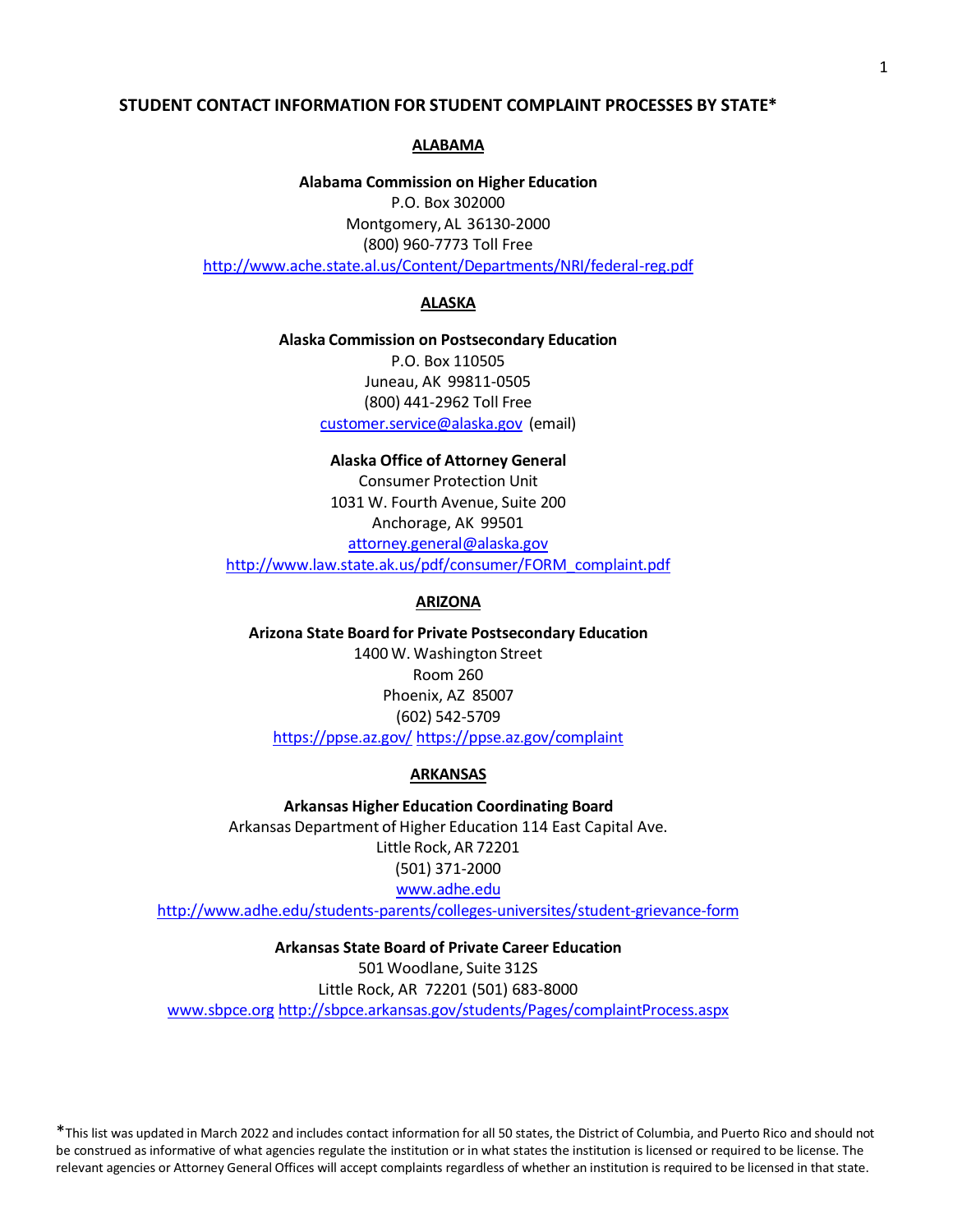### **CALIFORNIA**

California Bureau of Private Postsecondary Education P.O. Box 980818 W. Sacramento, CA 95798-0818 (888) 370-7589 [www.bppe.ca.gov](http://www.bppe.ca.gov/) [http://bppe.ca.gov/forms\\_pubs/complaint.pdf](http://bppe.ca.gov/forms_pubs/complaint.pdf)

# **COLORADO**

**Colorado Department of Higher Education** 1560 Broadway, Suite 1600 Denver, CO 80202 (303) 862-3001 [www.highered.colorado.gov](http://www.highered.colorado.gov/) <http://highered.colorado.gov/Academics/Complaints/default.html>

# **CONNECTICUT**

**Connecticut Department of Higher Education** 61 Woodland Street Hartford, CT 0610[6 www.ctdhe.rog](http://www.ctdhe.rog/) [info@ctdhe.org](mailto:info@ctdhe.org)

**Connecticut Department of Consumer Protection**

165 Capitol Avenue Room 110 Hartford, CT 06106 [trade.practices@ct.gov](mailto:trade.practices@ct.gov)

[http://www.ct.gov/dcp/lib/dcp/pdf/forms/consumer\\_statementcpfr-2\\_rev\\_8-06\\_edited1106.pdf](http://www.ct.gov/dcp/lib/dcp/pdf/forms/consumer_statementcpfr-2_rev_8-06_edited1106.pdf) Consumer Complaint Hotline: (800) 984-2649

#### **DELAWARE**

Delaware Higher Education Office John G. Townsend Building 401 Federal Street Dover, Delaware 19901 302-735-4000 [dheo@doe.k12.de.us](mailto:dheo@doe.k12.de.us) <http://www.doe.k12.de.us/Page/316>

#### **Delaware Attorney General**

Consumer Protection Wilmington 820 N. French Street, 5th Floor Wilmington, DE 19801 <http://attorneygeneral.delaware.gov/fraud/index.shtml> [consumer.protection@state.de.us](mailto:consumer.protection@state.de.us)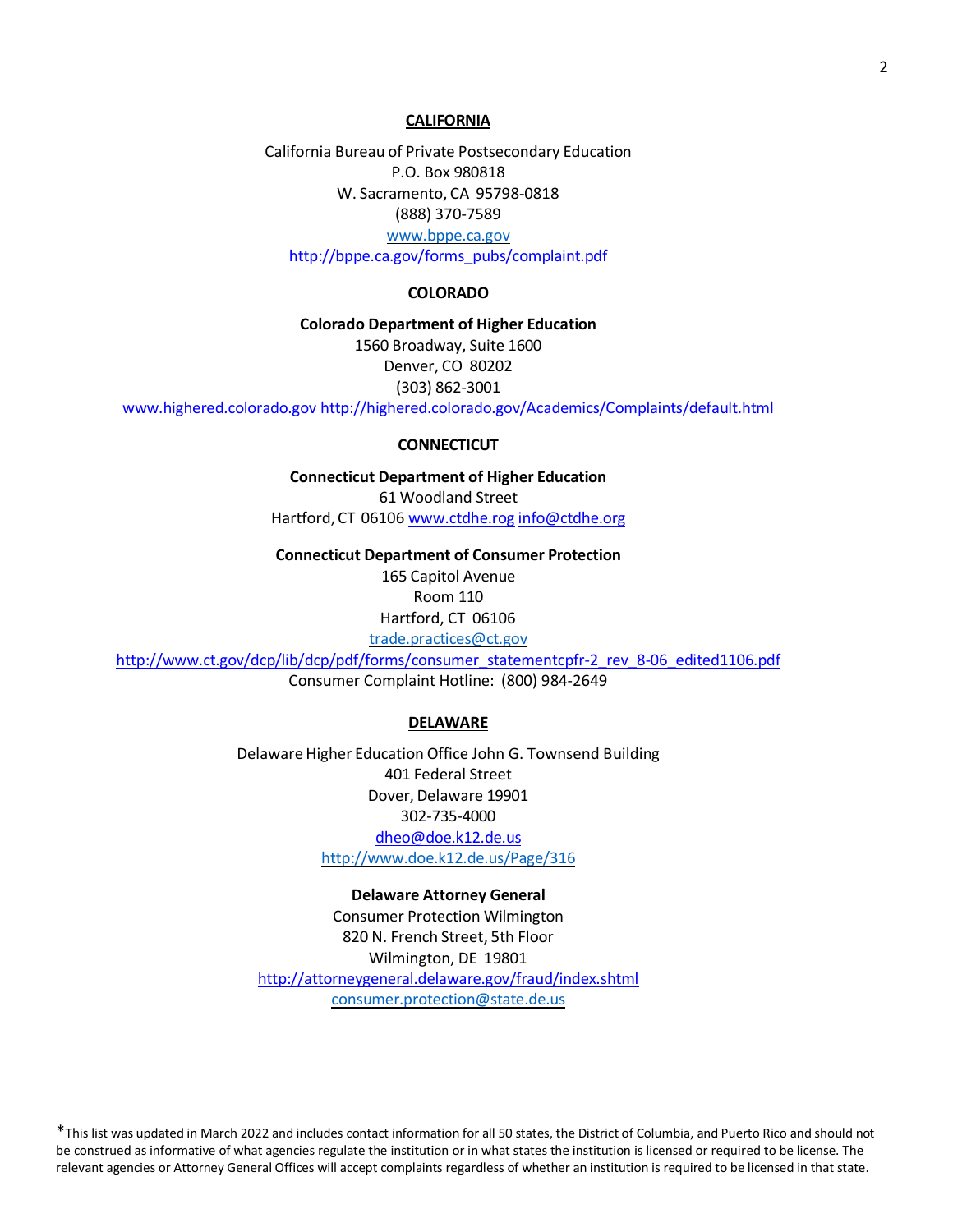### **DISTRICT OF COLUMBIA**

**District of Columbia Office of the State Superintendent of Education**

Education Licensure Commission 810 First Street, NE 9<sup>th</sup> Floor Washington, DC 20002 (202) 727-2824 [www.osse.dc.gov/seo](http://www.osse.dc.gov/seo) <http://osse.dc.gov/service/file-complaint>

# **FLORIDA**

**Florida Commission on Independent Education**

325W. Gaines Street Suite 1414 Tallahassee, FL 32399-0400

(888) 224-6684 (Toll Free)

[Commissioner@fldoe.org](mailto:Commissioner@fldoe.org) <http://www.fldoe.org/policy/cie> <http://www.fldoe.org/policy/cie/file-a-complaint.stml>

#### **GEORGIA**

**Georgia Nonpublic Postsecondary Education Commission** 2082 E. Exchange Place. #220 Tucker, GA 30084-5334

(770) 414-3300

[www.gnpec.org](http://www.gnpec.org/)

<http://gnpec.org/consumer-resources/gnpec-authorized-school-complainant-form/>

# **HAWAII**

**Hawaii State Board of Education** P.O. Box 2360 Honolulu, Hawaii 96804 (808) 586-3334 [ocp@dcca.hawaii.gov](mailto:ocp@dcca.hawaii.gov) [http://hawaii.gov/dcca/ocp/consumer\\_complaint](http://hawaii.gov/dcca/ocp/consumer_complaint)

# **IDAHO**

**Idaho State Board of Education** Attn: State Coordinator for Private Colleges and Proprietary Schools 650 West State Street, Suite 307 P.O. Box 83720 Boise, ID 83720-0037 208-332-1587 [www.boardofed.idaho.gov](http://www.boardofed.idaho.gov/)

[https://boardofed.idaho.gov/priv\\_col\\_univ/student\\_complaint.asp](https://boardofed.idaho.gov/priv_col_univ/student_complaint.asp)

# **ILLINOIS**

**Illinois Board of Higher Education** 1 N. Old State Capitol Plaza, Suite 333 Springfield, Illinois 62701-1377 (217) 782-2551 [www.ibhe.state.il.us](http://www.ibhe.state.il.us/) <http://www.ibhe.state.il.us/consumerinfo/complaint.htm>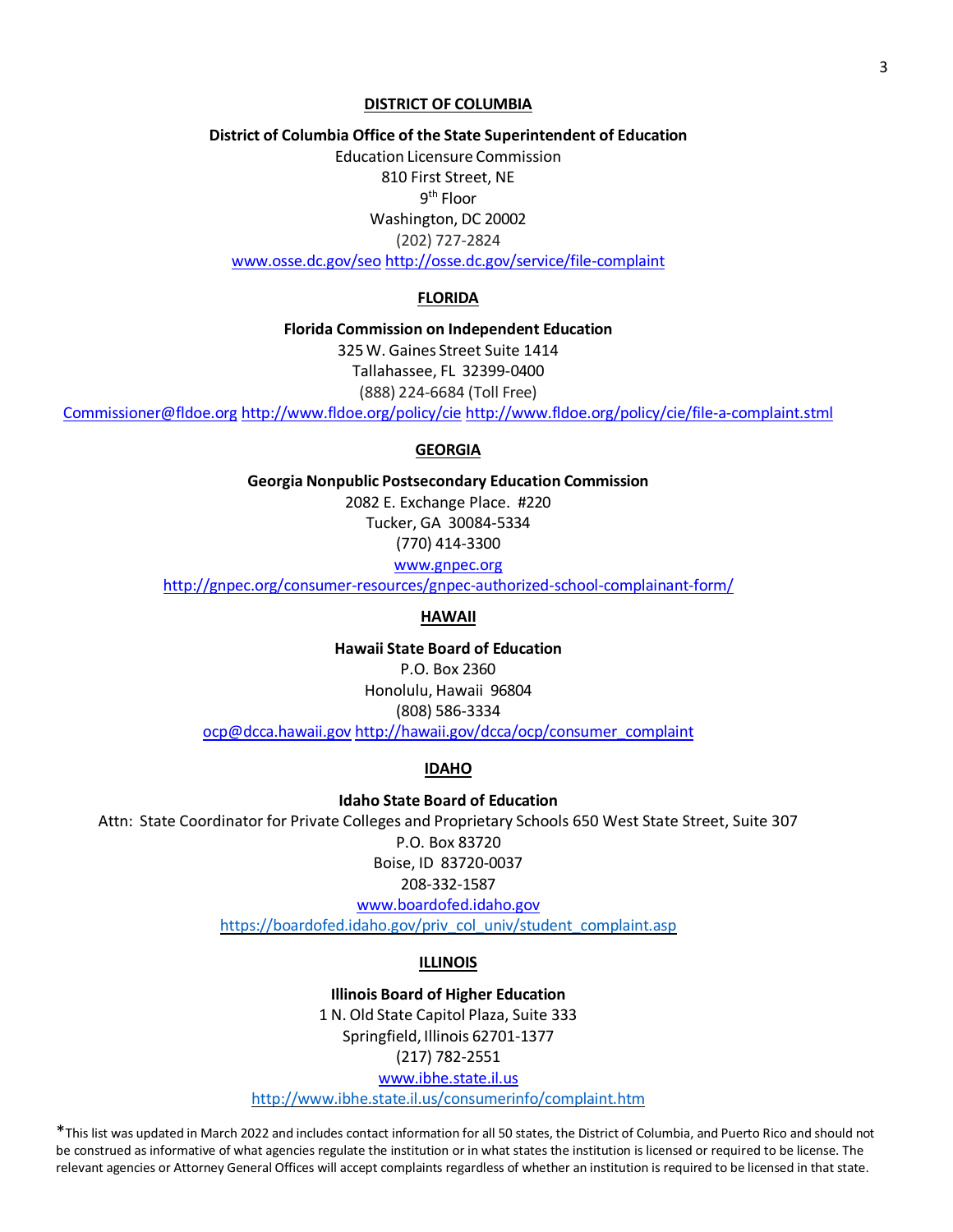# **Illinois State Board of Education**

100 North First Street Springfield, IL 62777 (217) 782-4321 <http://www.isbe.state.il.us/> Institutional Complaint Hotline: (217) 557-7359

# **IllinoisAttorney General**

Consumer Fraud Bureau 500 South Second Street Springfield, IL 62706 [http://www.illinoisattorneygeneral.gov/about/email\\_consumers.jsp](http://www.illinoisattorneygeneral.gov/about/email_consumers.jsp) <http://www.illinoisattorneygeneral.gov/consumers/conscomp.pdf> Consumer Fraud Hotline: (800) 243-0618

# **INDIANA**

**Indiana Commission for Higher Education** Attn: Director of Regulatory Compliance 302 W. Washington Street, Room E201 Indianapolis, IN 42604 317-464-4400 <https://secure.in.gov/che> https://secure.in.gov/che/2744.htm

### **IOWA**

**Iowa Student Aid Commission** 430 East Grand Avenue 3rd Floor Des Moines, IA 50309 (515) 725-3400 [info@iowacollegeaid.gov](mailto:info@iowacollegeaid.gov) <https://www.iowacollegeaid.gov/> <https://www.iowacollegeaid.gov/content/constituent-request-review>

#### **KANSAS**

**Kansas Board of Regents** 1000 SW Jackson Street Topeka, KS 66612-1368 (785) 296.3421 <http://www.kansasregents.org/>

[http://www.kansasregents.org/resources/complaint\\_procedure\\_and\\_form\\_updated\\_August2015.pdf](http://www.kansasregents.org/resources/complaint_procedure_and_form_updated_August2015.pdf)

#### **KENTUCKY**

**Kentucky Council on Postsecondary Education** 1024 Capital Center Dr. #320 Frankfort, KY 40601-7512 (502) 573-1555 <http://cpe.ky.gov/> <http://www.cpe.ky.gov/forstudents/consumercomplaints/>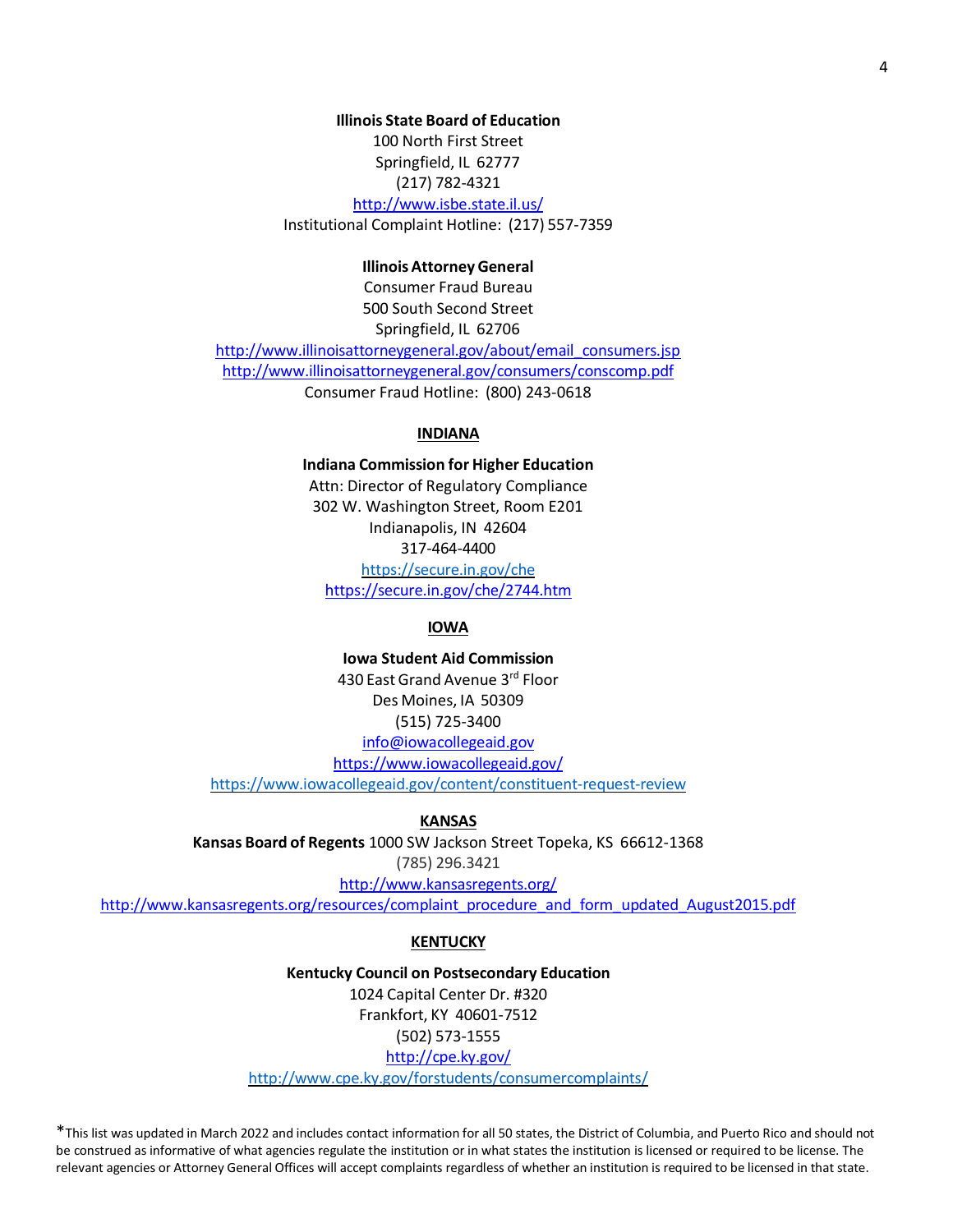**Kentucky Commission on Proprietary Education** Capital Plaza Tower, Room 303 500 Mero Street Frankfort, KY 40601 (502) 573-1555 <http://kcpe.ky.gov/> <http://kcpe.ky.gov/forms/FormtoFileaComplaint.pdf>

# **Office of the Attorney General**

Capitol Suite 118 700 Capitol Avenue Frankfort, KY 40601-3449 [consumer.protection@ag.ky.gov](mailto:consumer.protection@ag.ky.gov) [http://ag.ky.gov/NR/rdonlyres/19D2FEF3-0666-49B5-A184-38006DA45B2C/0/complaint\\_gen.pdf](http://ag.ky.gov/NR/rdonlyres/19D2FEF3-0666-49B5-A184-38006DA45B2C/0/complaint_gen.pdf)

### **LOUISIANA**

**Louisiana Board of Regents** P.O. Box 3677 Baton Rouge, LA 70821-3677 (225) 342-4253 <http://www.regents.la.gov/> <http://www.regents.la.gov/page/StudentComplaints>

# **MAINE**

**Maine Department of Education** Complaint Investigator 23 State House Station Augusta, ME 04333-0023 (207) 624-6600 <http://www.maine.gov/doe/>

<https://www.maine.gov/doe/sites/maine.gov.doe/files/2021-11/SARA%20Complaint%20Form.pdf>

**Maine Attorney General** Consumer Protection Division 6 State House Station Augusta, ME 04333 207-626-8800 <http://www.maine.gov/ag/consumer/complaints/index.shtml>

#### **MARYLAND**

**Maryland Higher Education Commission** 6 North Liberty Street, 10<sup>th</sup> Floor Baltimore, MD 21201 (410) 767-3301

[www.mhec.state.md.gov](http://www.mhec.state.md.gov/) <http://mhec.maryland.gov/highered/acadaff/mhecstudentcomplaintprocess.pdf>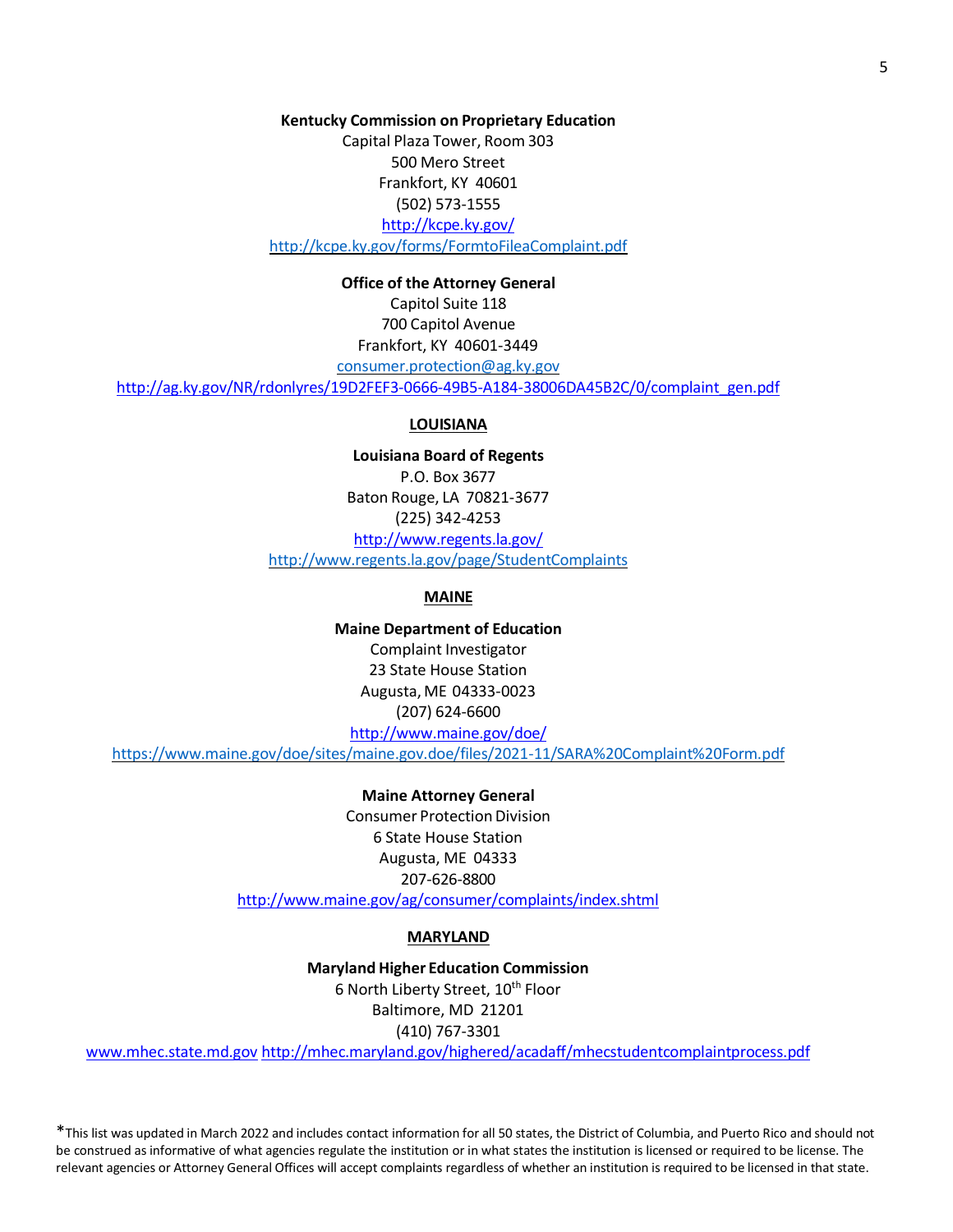# **Maryland Attorney General**

**Consumer Protection Division** 200 St. Paul Place Baltimore, MD 21202 [consumer@oag.state.md.us](mailto:consumer@oag.state.md.us)

<https://web.oag.state.md.us/editor/customer/onlineformhelpers/formviewer.aspx?filename=MUGeneral.htm>

# **MASSACHUSETTS**

**Massachusetts Department of Higher Education**

One Ashburton Place, Room 1401

Boston, MA 02108 (617) 994-6950

<http://www.mass.edu/> <http://www.mass.edu/forstudents/complaints/complaintprocess.asp>

# **MICHIGAN**

**Michigan Department of Licensing & Regulatory Affairs** P. O. Box 30004 Lansing, MI 48909 517-373-1820 <http://michigan.gov/lara> [http://www.michigan.gov/lara/0,4601,7-154-63294\\_72973---,00.html](http://www.michigan.gov/lara/0%2C4601%2C7-154-63294_72973---%2C00.html)

# **MINNESOTA**

**Minnesota Office of Higher Education** 1450 Energy Park Drive, Suite 350 St. Paul, MN 55108-5227 (651) 642-0567 <http://www.ohe.state.mn.us/> <http://www.ohe.state.mn.us/mPg.cfm?pageID=1078>

**Minnesota Attorney General's Office** 1400 Bremer Tower 445 Minnesota Street St. Paul, MN 55101 (651) 296-3353 [http://www.ag.state.mn.us](http://www.ag.state.mn.us/) <http://www.ag.state.mn.us/Office/Complaint.asp>

# **MISSISSIPPI**

**Mississippi Commission on College Accreditation** 3825 Ridgewood Road Jackson, MS 39211-6453 (601) 432-6647

<http://www.mississippi.edu/mcca/> <http://www.mississippi.edu/mcca/downloads/studentcomplaintform.pdf>

**Mississippi Commission of Proprietary Schools and College Registration** 3825 Ridgewood Road Jackson, MS 39211-6453 (601) 432-6185 <http://www.sbcjc.cc.ms.us/program/psDefault.aspx>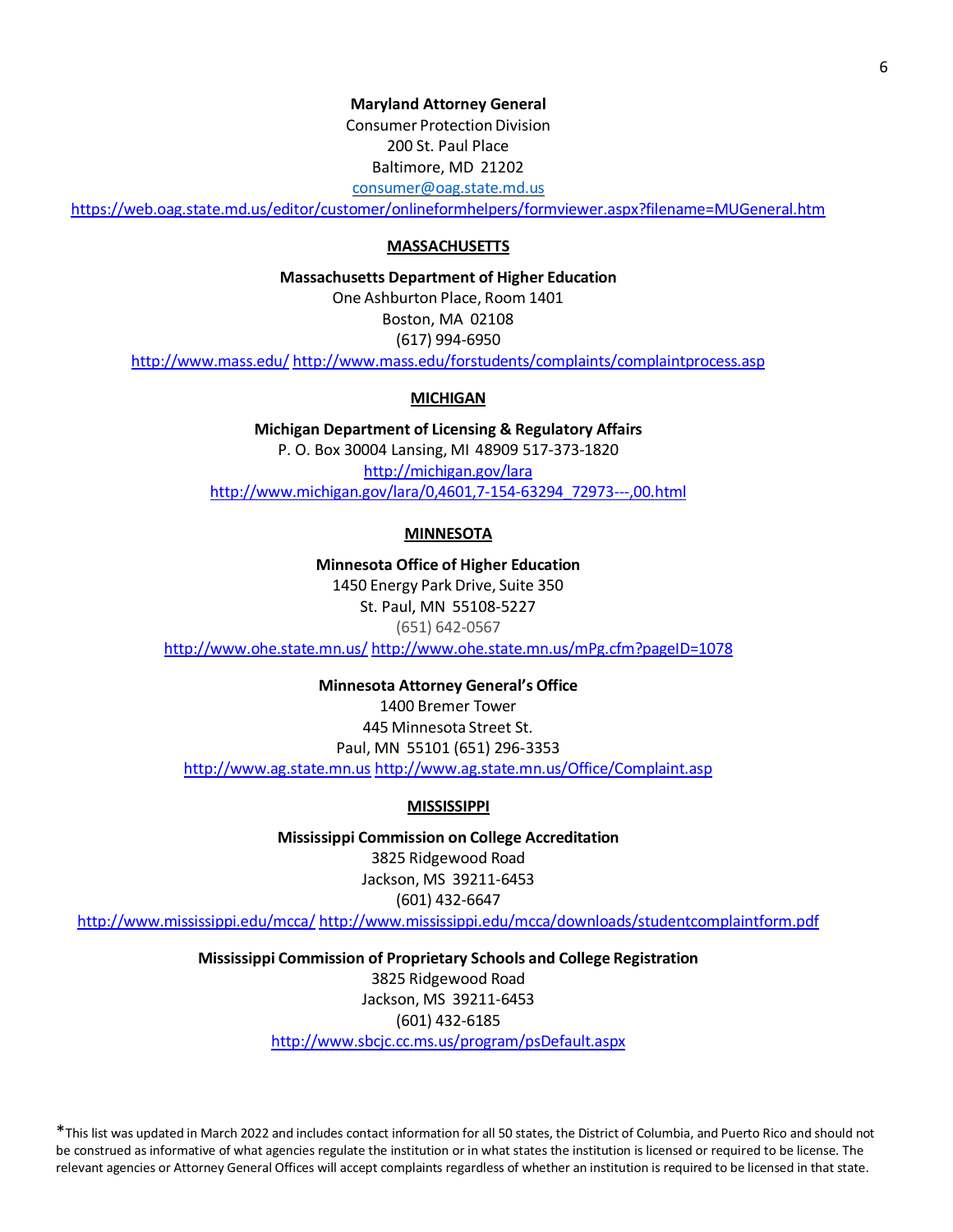**Consumer Protection Division, Office of the Attorney General**

State of Mississippi P.O. Box 2294 Jackson, MS 22947 (601) 359-3680

<http://www.ago.state.ms.us/divisions/consumer-protection/> <http://www.ago.state.ms.us/forms/consumer-protection-complaint-form/>

# **MISSOURI**

**Missouri Department of Higher Education** 205 Jefferson Street P.O. Box 1469 Jackson, MO 65102-1469 (573) 751-2361 <http://dhe.mo.gov/>

# **MONTANA**

**Montana Board of Regents** Office of Commissioner of Higher Education Montana University System 2500 East Broadway Street P.O. Box 203201 Helena, MT 59620-3201 (406) 444-6570 <http://mus.edu/>

<https://mus.edu/MUS-Statement-of-Complaint-Process.asp>

**Montana Office of Consumer Protection**

2225 11<sup>th</sup> Avenue P.O. Box 200151 Helena, MT 59620-0151 (406) 444-4500 <https://dojmt.gov/consumer/>

<https://media.dojmt.gov/wp-content/uploads/100-Consumer-Complaint-Form.pdf>

### **NEBRASKA**

Nebraska Coordinating Commission for Postsecondary Education P.O. Box 95005 Lincoln, NE 68509-5005 (402) 471-2847

<https://ccpe.nebraska.gov/>

<https://ccpe.nebraska.gov/student-complaints-against-postsecondary-institutions>

### **Nebraska Department of Education**

Investigations Office 301 Centennial Mall South Lincoln, NE 68509-4987 (402) 471-2295

<http://www.education.ne.gov/>

<http://www.education.ne.gov/ppcs/PDF%20Folders/PDF%20Documents/PPCS%20Forms/Complaint-form.pdf>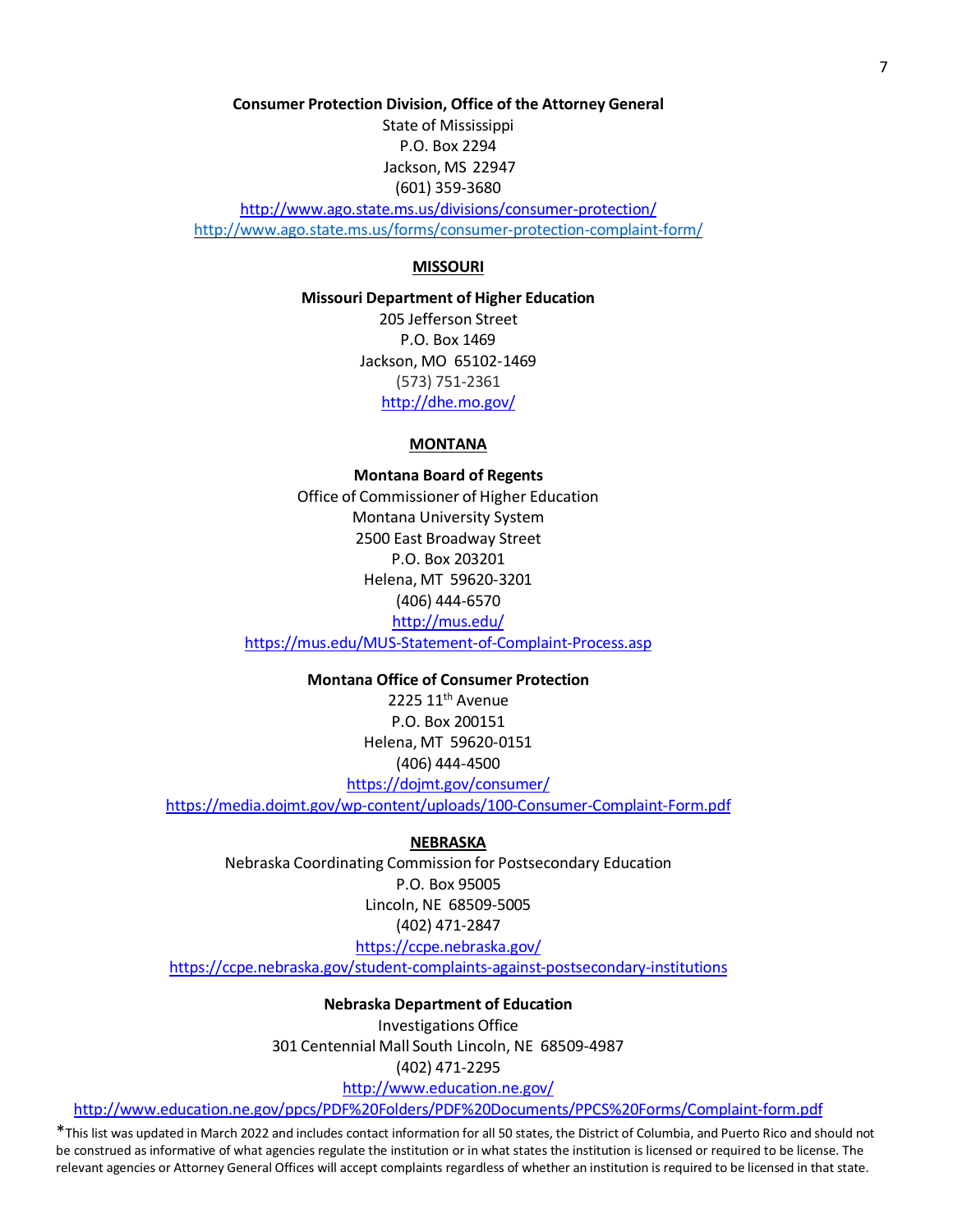**Nebraska Attorney General Consumer Protection Division** 2115 State Capitol Lincoln, NE 68509 (402) 471-2683 <http://ago.nebraska.gov/> [https://ago.nebraska.gov/forms/consumer\\_complaint](https://ago.nebraska.gov/forms/consumer_complaint) Consumer Protection Hotline: (800) 727-6432

#### **NEVADA**

Nevada Commission on Postsecondary Education 8778 South Maryland Parkway, Suite 115 Las Vegas, NE 89123 (702) 486-7330 <http://www.cpe.state.nv.us/> <http://www.cpe.state.nv.us/CPE%20Complaint%20Info.htm>

#### **NEW HAMPSHIRE**

**New Hampshire Postsecondary Education Commission** 101 Pleasant Street Concord, NH 03301 (603) 271-0256 <http://education.nh.gov/highered/>

[http://www.education.nh.gov/instruction/special\\_ed/faq\\_complaints.htm](http://www.education.nh.gov/instruction/special_ed/faq_complaints.htm)

# **NEW JERSEY**

**New Jersey Commission on Higher Education** P.O. Box 542 Trenton, NJ 08625 (609) 292-4310 <http://www.nj.gov/highereducation/reports/BudPol12.htm> <http://www.njconsumeraffairs.gov/Pages/File-a-Complaint.aspx>

**New Jersey Department of Labor and Workforce Development** 1 John Fitch Plaza, P.O. Box 110 Trenton, NJ 08625-0110 (609) 777-3200 <http://lwd.dol.state.nj.us/> <http://www.njconsumeraffairs.gov/Pages/File-a-Complaint.aspx>

**New Jersey Division of Consumer Affairs** 124 Halsey Street Newark, NJ 07102 (973) 504-6200 <http://www.njconsumeraffairs.gov/> <http://www.njconsumeraffairs.gov/Pages/File-a-Complaint.aspx>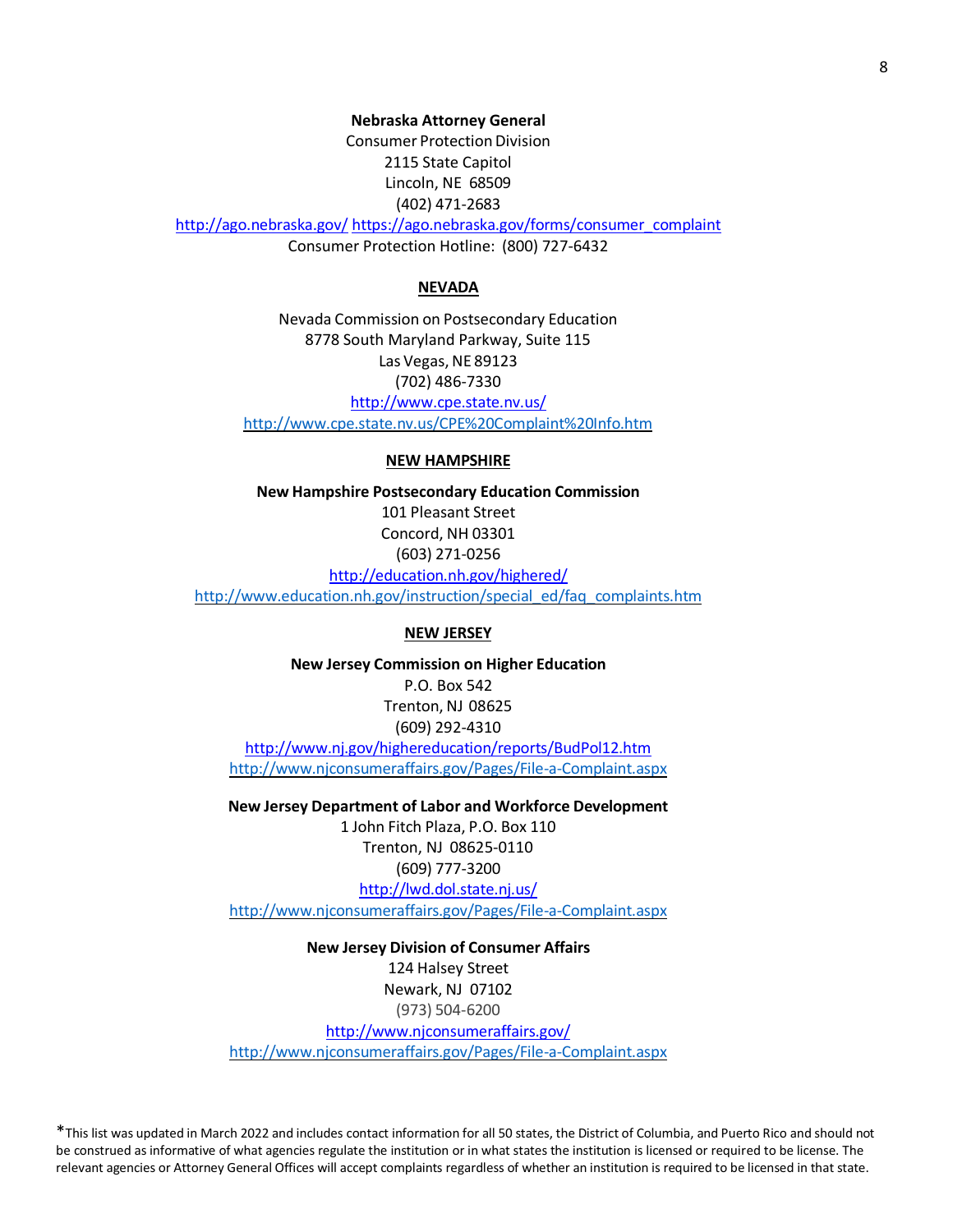#### **NEW MEXICO**

**New Mexico Higher Education Department** 2044 Galisteo Street, Suite 4 Santa Fe, NM 87505 (505) 476-8400 <http://www.hed.state.nm.us/> <http://www.hed.state.nm.us/institutions/complaints.aspx>

# **NEW YORK**

**New York Office of College and University Evaluation** New York State Education Department 89 Washington Street Room 969 EBA Albany, NY 12234 (518) 474-1551 <http://www.highered.nysed.gov/ocue/>

<http://www.highered.nysed.gov/ocue/spr/COMPLAINTFORMINFO.html>

**New York Bureau of Proprietary School Supervision** New York State Education Department 89 Washington Avenue Room 560 EBA Albany, NY 12234 (518) 474-3969

<http://www.acces.nysed.gov/bpss/welcome-career-training-proprietary-schools> <http://www.acces.nysed.gov/common/acces/files/bpss/ComplaintForm.pdf>

**New York State Department of State**

Division of Consumer Protection Consumer Assistance Unit 5 Empire State Plaza – Suite 2101 Albany, NY 12223-1556 <http://www.dos.ny.gov/consumerprotection/> <https://www.dos.ny.gov/consumerprotection/form/complaintform.asp>

#### **NORTH CAROLINA**

**North Carolina Community College System Office of Proprietary Schools** 200 WestJones Street Raleigh, NC 27603 (919) 807-7061

<http://www.nccommunitycolleges.edu/proprietary-schools> [http://www.nccommunitycolleges.edu/sites/default/files/basic-page-file-uploads/proprietary](http://www.nccommunitycolleges.edu/sites/default/files/basic-page-file-uploads/proprietary-schools/2013_fillable_student_complaint_form_0.pdf)[schools/2013\\_fillable\\_student\\_complaint\\_form\\_0.pdf](http://www.nccommunitycolleges.edu/sites/default/files/basic-page-file-uploads/proprietary-schools/2013_fillable_student_complaint_form_0.pdf)

**North Carolina Consumer Protection** Attorney General's Office Mail Service Center 9001 Raleigh, NC 27699-9001 (919) 716-6000 <http://ncdoj.gov/Consumer.aspx> <http://www.ncdoj.gov/getdoc/59be4357-41f3-4377-b10f-3e8bd532da5f/Complaint-Form.aspx>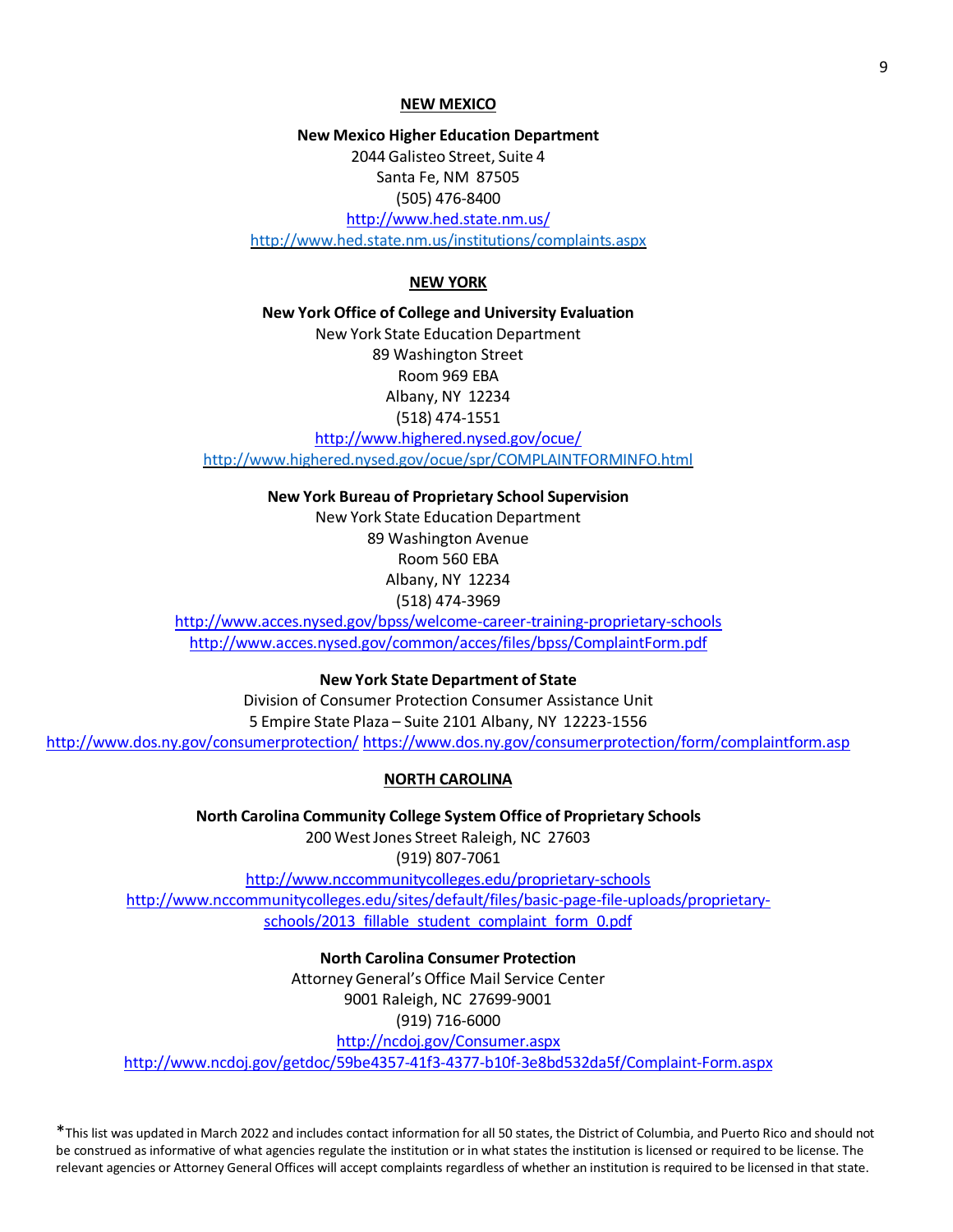### **NORTH DAKOTA**

**North Dakota Department of Career and Technical Education**

State Capitol –  $15<sup>th</sup>$  Floor 600 E. Boulevard Ave. Dept. 270 Bismarck, ND 58505-0610 (701) 328-3180

<http://www.nd.gov/cte/>

[http://www.nd.gov/cte/private-post-inst/docs/NDSBCTE\\_Student\\_Complaint\\_Procedure.pdf](http://www.nd.gov/cte/private-post-inst/docs/NDSBCTE_Student_Complaint_Procedure.pdf)

**North Dakota Consumer Protection Division**

Office of Attorney General Gateway Professional Center 1050 E Interstate Ave. Suite 200 Bismarck, ND 58503-5574 (701) 328-2210 <http://www.ag.nd.gov/CPAT/CPAT.htm> <http://www.ag.nd.gov/CPAT/ConsumerComplaints.htm>

**OHIO**

**Ohio State Board of Career Colleges and Schools** 30 East Broad Street, Suite 2481 Columbus, OH 43215 (614) 466-2752 <http://scr.ohio.gov/> <http://scr.ohio.gov/ConsumerInformation/FilingaComplaint.aspx>

> **Ohio Department of Higher Education Ohio Board of Education** 25 South Front Street Columbus,OH 43215-3400 (614) 466-6000 <https://www.ohiohighered.org/> <https://www.ohiohighered.org/students/complaints>

**Ohio Attorney General** Consumer Protection Section 30 East Broad Street, 14th Floor Columbus, OH 43215-3400 (614) 466-4986 <http://www.ohioattorneygeneral.gov/consumercomplaint>

#### **OKLAHOMA**

**Oklahoma State Regentsfor Higher Education** 655 Research Parkway, Suite 200 Oklahoma City, OK 73104 (405) 225-9100 <http://www.okhighered.org/>

<http://www.okhighered.org/current-college-students/complaints.shtml>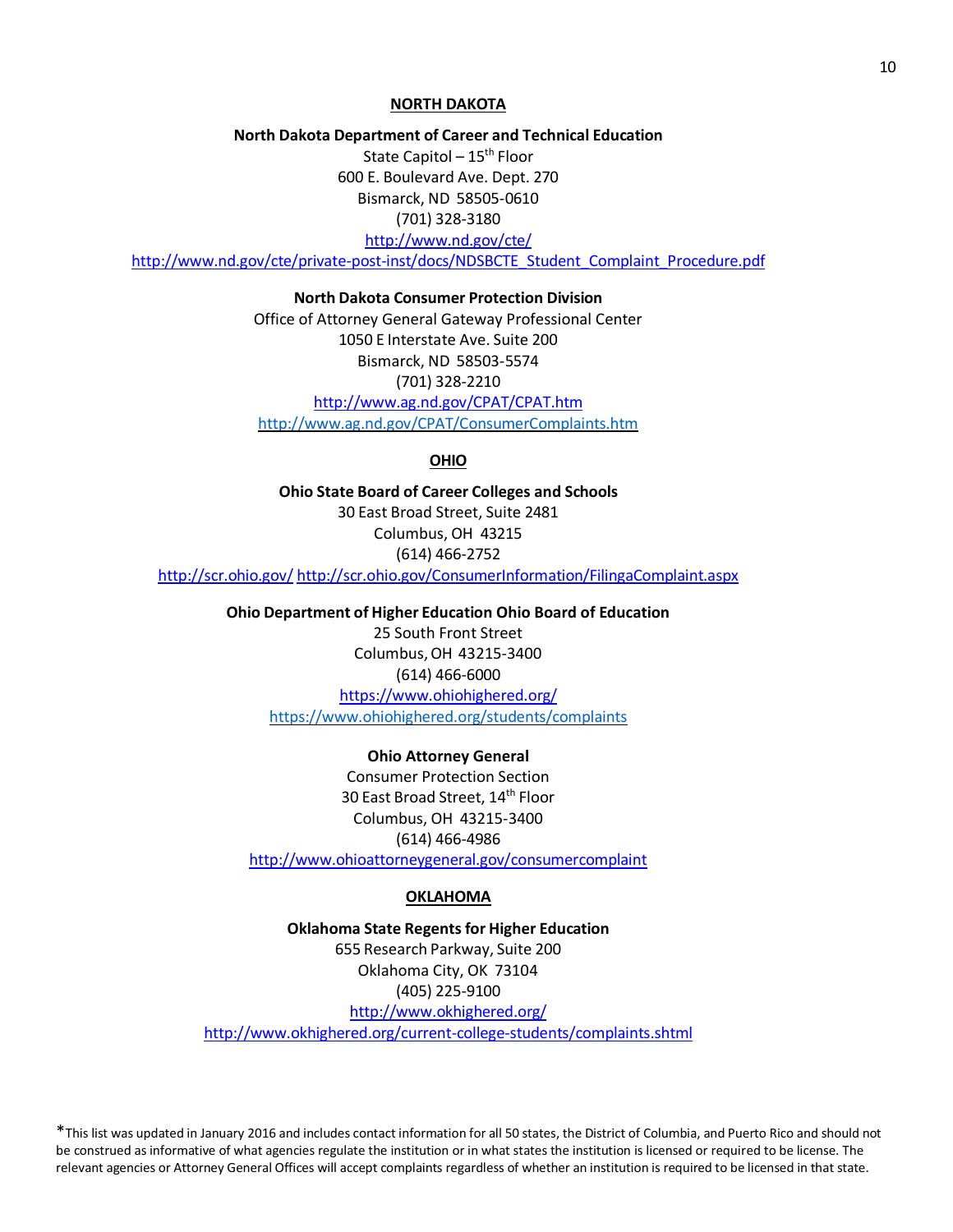# **Oklahoma State Board of Private Vocational Schools**

3700 Classen Boulevard, Suite 250 Oklahoma City, OK 73118-2864 (405) 528-3370

[https://www.ok.gov/portal/agency.php?agency\\_id=130](https://www.ok.gov/portal/agency.php?agency_id=130) [http://www.okhighered.org/current-college](http://www.okhighered.org/current-college-students/complaints.shtml)[students/complaints.shtml](http://www.okhighered.org/current-college-students/complaints.shtml)

# **Oklahoma Office of the Attorney General**

Consumer Protection Unit, Attn: Investigative Analyst 313 NE 21<sup>st</sup> Street Oklahoma City, OK 73105 (405) 521-3921 <http://www.oag.state.ok.us/oagweb.nsf/ccomp.html>

# **OREGON**

**Oregon Office of Degree Authorization** 1500 Valley River Drive, Suite 100 Eugene, OR 97401 (541) 687-7400 <http://www.oregonstudentaid.gov/oda.aspx> <http://www.oregonstudentaid.gov/oda-doc/ODA%20Student%20Complaint%20Form.pdf>

**Oregon Department of Education** Private Career Schools Office 255 Capitol Street NE Salem, OR 97301-0203 (503) 947-5600 <http://www.ode.state.or.us/home/> <http://www.ode.state.or.us/teachlearn/specialty/pcs/forms/complaint-procedures.pdf>

> **Oregon Attorney General** Financial Fraud/Consumer Protection Section 1162 Court St. NE Salem, OR 97301-4096 (503) 378-4400

<http://www.doj.state.or.us/Pages/index.aspx> [https://www.doj.state.or.us/consumer/pdf/consumer\\_complaint.pdf](https://www.doj.state.or.us/consumer/pdf/consumer_complaint.pdf)

### **PENNSYLVANIA**

**Pennsylvania Department of Education**

333 Market Street Harrisburg, PA 17126-0333 (717) 783-6788

<http://www.education.pa.gov/Pages/default.aspx#.VpJqibEo45s>

<http://www.education.pa.gov/Postsecondary-Adult/College%20and%20Career%20Education/Pages/Students->[Complaints.aspx#.VpJq4rEo45s](http://www.education.pa.gov/Postsecondary-Adult/College%20and%20Career%20Education/Pages/Students-Complaints.aspx#.VpJq4rEo45s)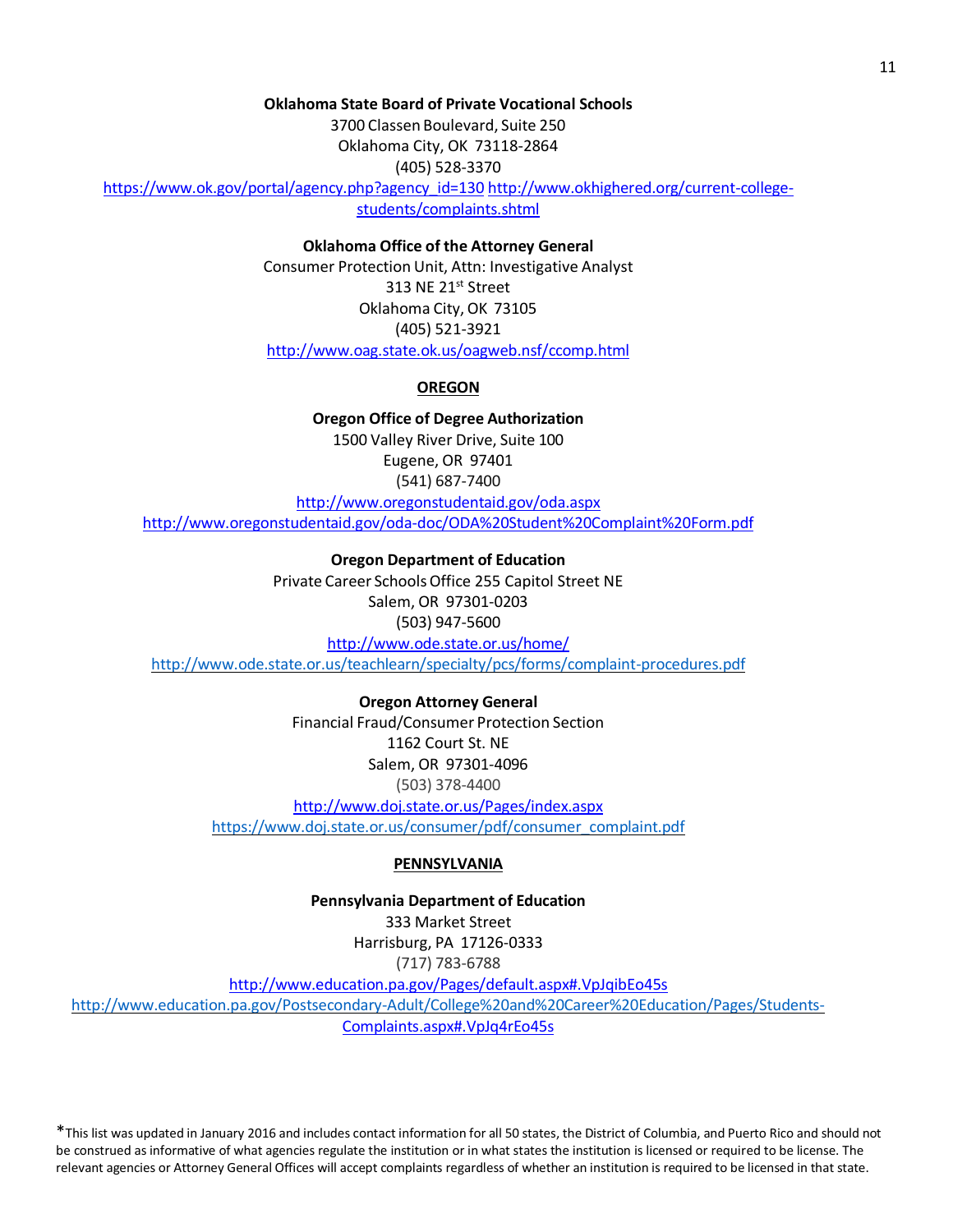**Office of Attorney General**

Bureau of Consumer Protection 14<sup>th</sup> Floor, Strawberry Square Harrisburg, PA 17120 (717) 787-3391

<https://www.attorneygeneral.gov/SplashPage.aspx> [https://www.attorneygeneral.gov/Quick\\_Links/Pennsylvania\\_Attorney\\_General\\_Complaint\\_Forms/](https://www.attorneygeneral.gov/Quick_Links/Pennsylvania_Attorney_General_Complaint_Forms/)

# **PUERTO RICO**

**Puerto Rico Council on Higher Education**

P.O. Box San Juan, PR 00910-1900

#### **Puerto Rico Department of Justice**

P.O. Box 9020192 San Juan, Puerto Rico 00902-0192

# **RHODE ISLAND**

**Rhode Island Board of Governorsfor Higher Education** Shepard Building 80 Washington Street Providence, RI 02903 (401) 456-5500 <http://www.ribghe.org/>

# **Rhode Island Department of Attorney General**

Consumer Protection Unit 150 South Main Street Providence, RI 02903 (401) 274-4400 <http://www.riag.state.ri.us/> <https://riag.wufoo.com/forms/q1851amb1bdd4d5/>

### **SOUTH CAROLINA**

**South Carolina Commission on Higher Education** 1333 Main Street, Suite 200 Columbia, SC 29201 (803) 737-2260 <http://www.che.sc.gov/>

[http://www.che.sc.gov/Portals/0/CHE\\_Docs/academicaffairs/license/Complaint\\_Procedures\\_and\\_Form.pdf](http://www.che.sc.gov/Portals/0/CHE_Docs/academicaffairs/license/Complaint_Procedures_and_Form.pdf)

### **SOUTH DAKOTA**

**South Dakota Board of Regents** 306 E. Capital Avenue, Suite 200 Pierre, SD 57501-2545 605 773 3455

<https://www.sdbor.edu/>

<https://www.sdbor.edu/services/academics/SDSARA/documents/ComplaintForm-SD-SARA.pdf>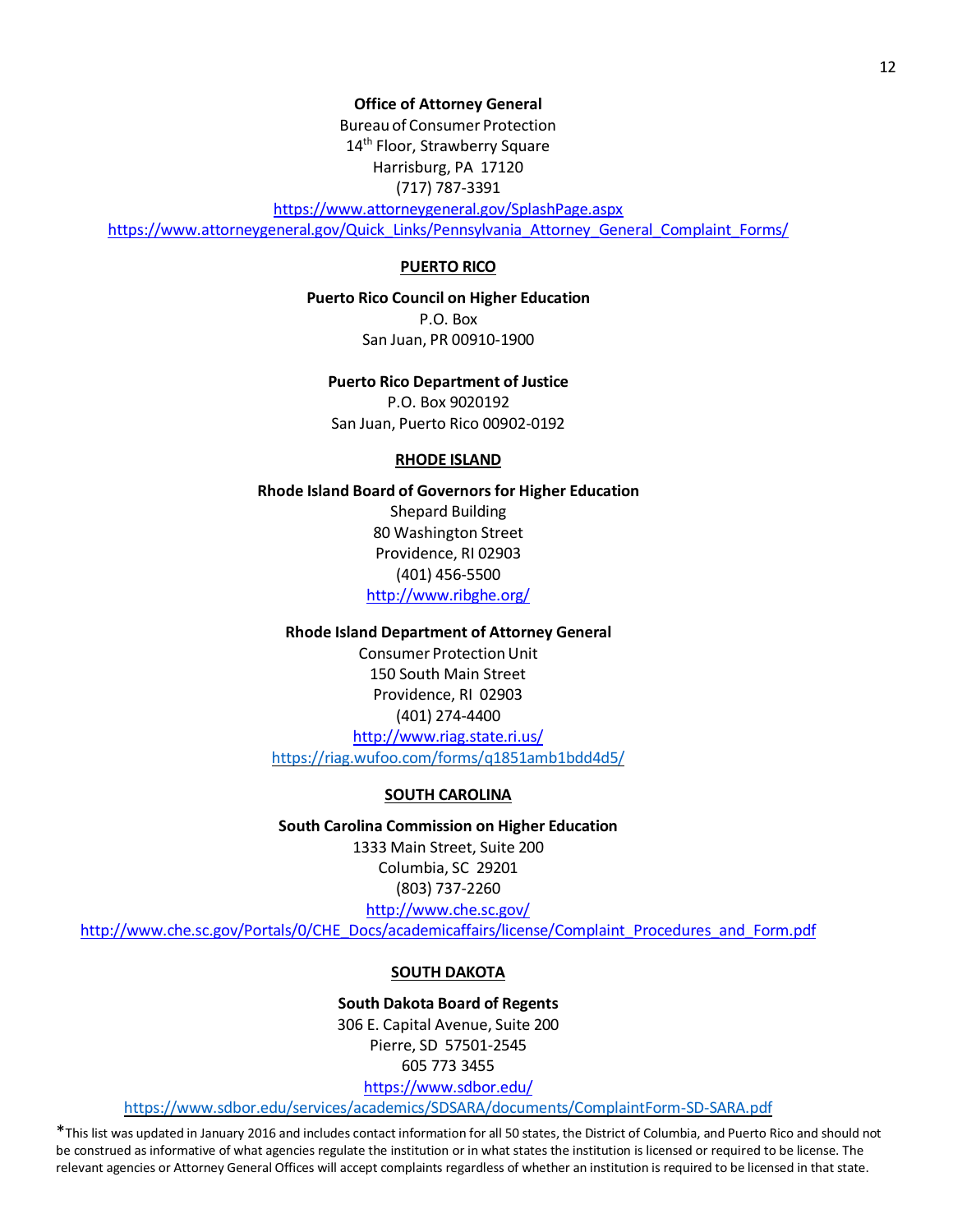**South Dakota Office of Attorney General**

Division of Consumer Protection 1302 E Hwy 14 Suite 3 Pierre, SD 57501-8053 (605) 773-3215 <http://atg.sd.gov/>

<http://atg.sd.gov/Consumers/HandlingComplaints/ConsumerComplaintForm.aspx>

# **TENNESSEE**

**Tennessee Higher Education Commission** 404 James Robertson Parkway Suite 1900 Nashville, TN 37243 (615) 741-3605 <http://www.tn.gov/thec/>

<http://www.tn.gov/assets/entities/thec/attachments/ComplaintForm.pdf>

#### **TEXAS**

**Texas Workforce Commission** Career for Schools and Colleges- Room 226-T 101 East 15<sup>th</sup> Street Austin, TX 78778-0001 (800) 252-3642 Toll Free <http://www.twc.state.tx.us/>

<http://www.twc.state.tx.us/svcs/propschools/ps401a.pdf>

**Texas Higher Education Coordinating Board** 1200 E. Anderson Lane Austin, TX 78752 (512) 427-6101 <http://www.thecb.state.tx.us/> <http://www.thecb.state.tx.us/files/dmfile/CRSStudentComplaintandReleaseForms2014.pdf>

> **Office of the Attorney General** Consumer Protection Division PO Box 12548 Austin, TX 78711-2548 <https://www.texasattorneygeneral.gov/> <https://www.texasattorneygeneral.gov/cpd/file-a-consumer-complaint>

# **UTAH**

**Utah Division of Consumer Protection** 160 East 300 South Salt Lake City, UT 84111 (801) 530-6601 <http://www.consumerprotection.utah.gov/> <http://www.consumerprotection.utah.gov/complaints/index.html>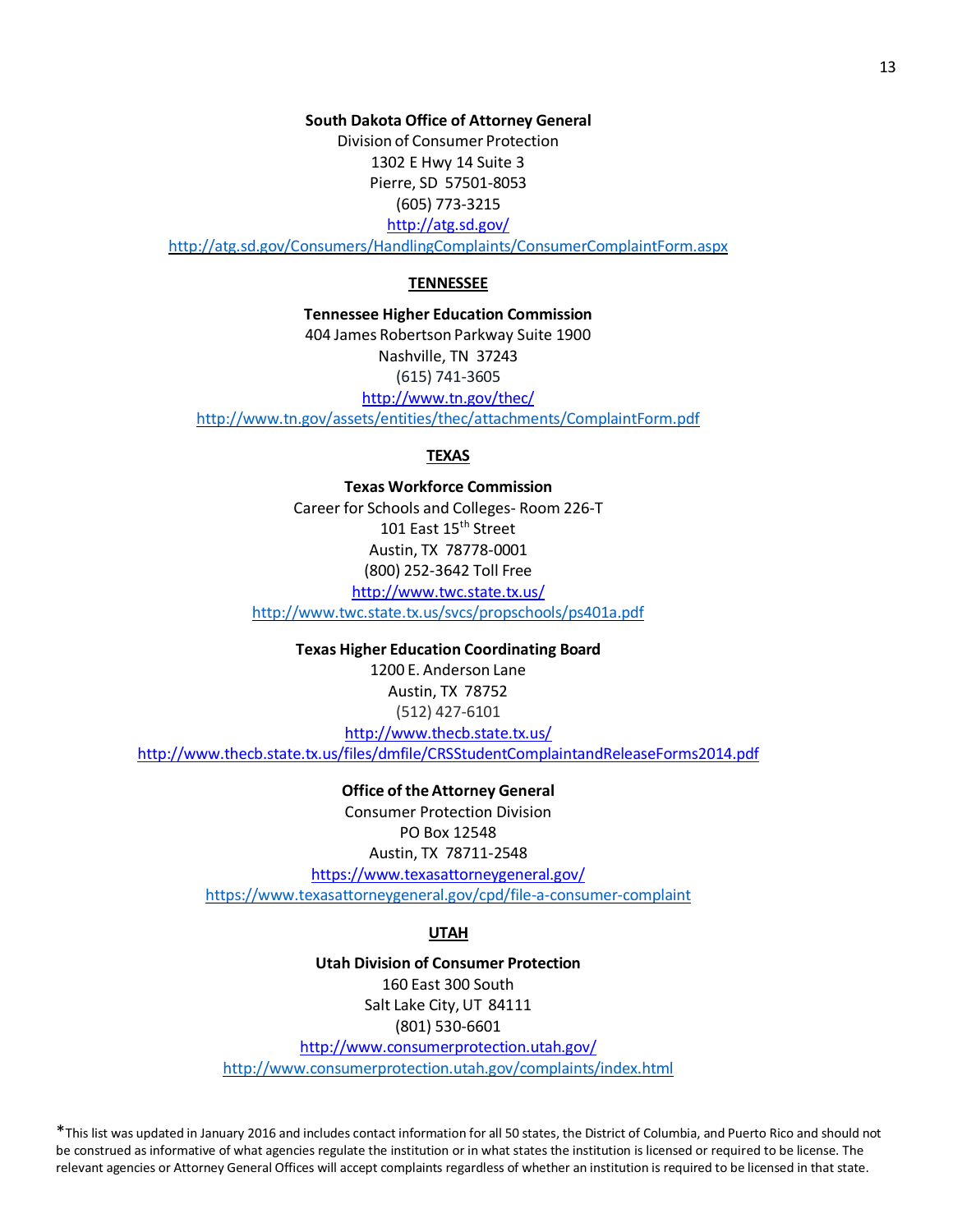#### **VERMONT**

**Vermont Department of Education** State Board of Education 120 State Street Montpelier, VT 05620-2501 (802) 479-1030 <http://education.vermont.gov/> http://education.vermont.gov/documents/EDU-[Complaint\\_Resolution\\_Statement\\_for\\_Postsecondary\\_Education\\_Matters.pdf](http://education.vermont.gov/documents/EDU-Complaint_Resolution_Statement_for_Postsecondary_Education_Matters.pdf)

> **Vermont Attorney General's Office** 109 State Street Montpelier, VT 05609-1001 (802) 828-3171 <http://www.atg.state.vt.us/> <https://www.uvm.edu/consumer/?Page=complaint.html>

# **VIRGINIA**

**State Council of Higher Education for Virginia** 101 N. 14<sup>th</sup> Street James Monroe Building Richmond, VA 23219 (804) 225-2600 <http://www.schev.edu/>

<http://www.schev.edu/forms/StudentComplaintInformation.pdf>

# **WASHINGTON**

**Washington Student Achievement Council** 917 Lakeridge Way SW Olympia,WA 98504-3430 (360) 753-7800 <http://www.wsac.wa.gov/> <http://www.wsac.wa.gov/student-complaints>

# **Washington Workforce Training and Education Coordinating Board**

128 10<sup>th</sup> Avenue SW Olympia,WA 98504-3105 (360) 709-4600 <http://www.wtb.wa.gov/> [http://www.wtb.wa.gov/PCS\\_Complaints.asp](http://www.wtb.wa.gov/PCS_Complaints.asp)

# **Washington State Office of the Attorney General**

1125 Washington Street SE P.O. Box 40100 Olympia, WA 98504-0100 (360) 753-6200 <http://www.atg.wa.gov/> <http://www.atg.wa.gov/file-complaint>